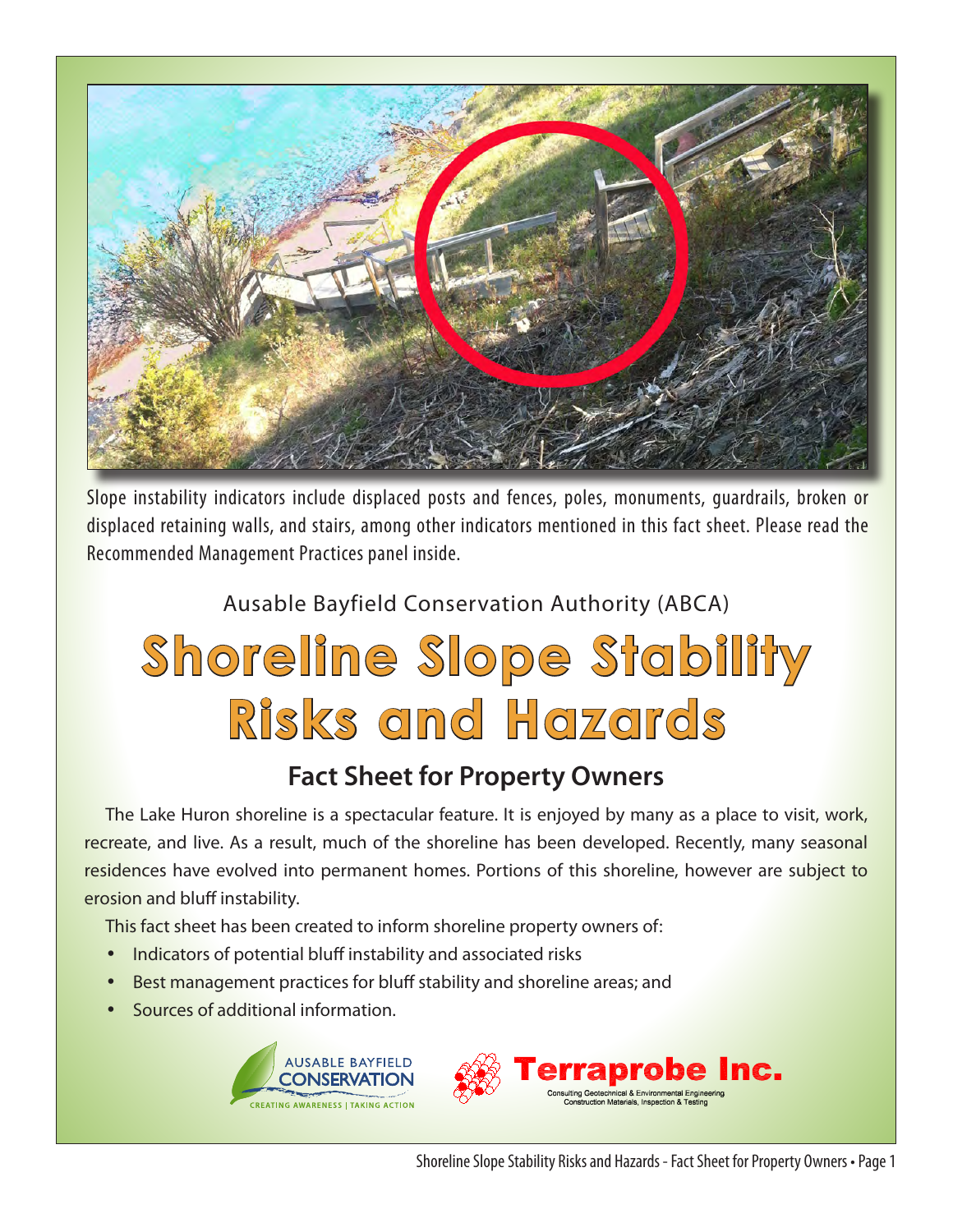## **About the Lake Huron Shoreline**

Much of the Lake Huron shoreline, within the Ausable Bayfield Conservation Authority (ABCA) jurisdiction, is bluff. The bluff material is made of silt, clay, sand and small rock and was first deposited by glaciers. This is known as a cohesive shoreline. Erosion of this material by Lake Huron has created the tall bluffs.

These shoreline bluffs have been eroding for thousands of years and continue to be subject to wave action at their toe or base. This leads to cycles of erosion and slope instability. This, in turn, results in recession or erosion at the top of the slope. The wave action undercuts and locally over-steepens the slope toe.

This over-steepening of the slope results in slumping which works up to the slope crest. This slumping is a natural phenomenon which helps flatten the slope. The slumping eventually achieves a stable angle for vegetation to establish – provided that the toe erosion is stopped and addressed. Unfortunately, addressing toe erosion may not be feasible on some cohesive shores. This is due to continuous underwater erosion which can take place offshore.



(The term cohesive shoreline is used to describe coasts developed in relatively weak sediments which include some silt and clay to provide the cohesion. Coastal erosion results in the development of cliffs which are called cohesive bluffs to distinguish them from the traditional cliffs formed in hard bedrock.)

Brothermo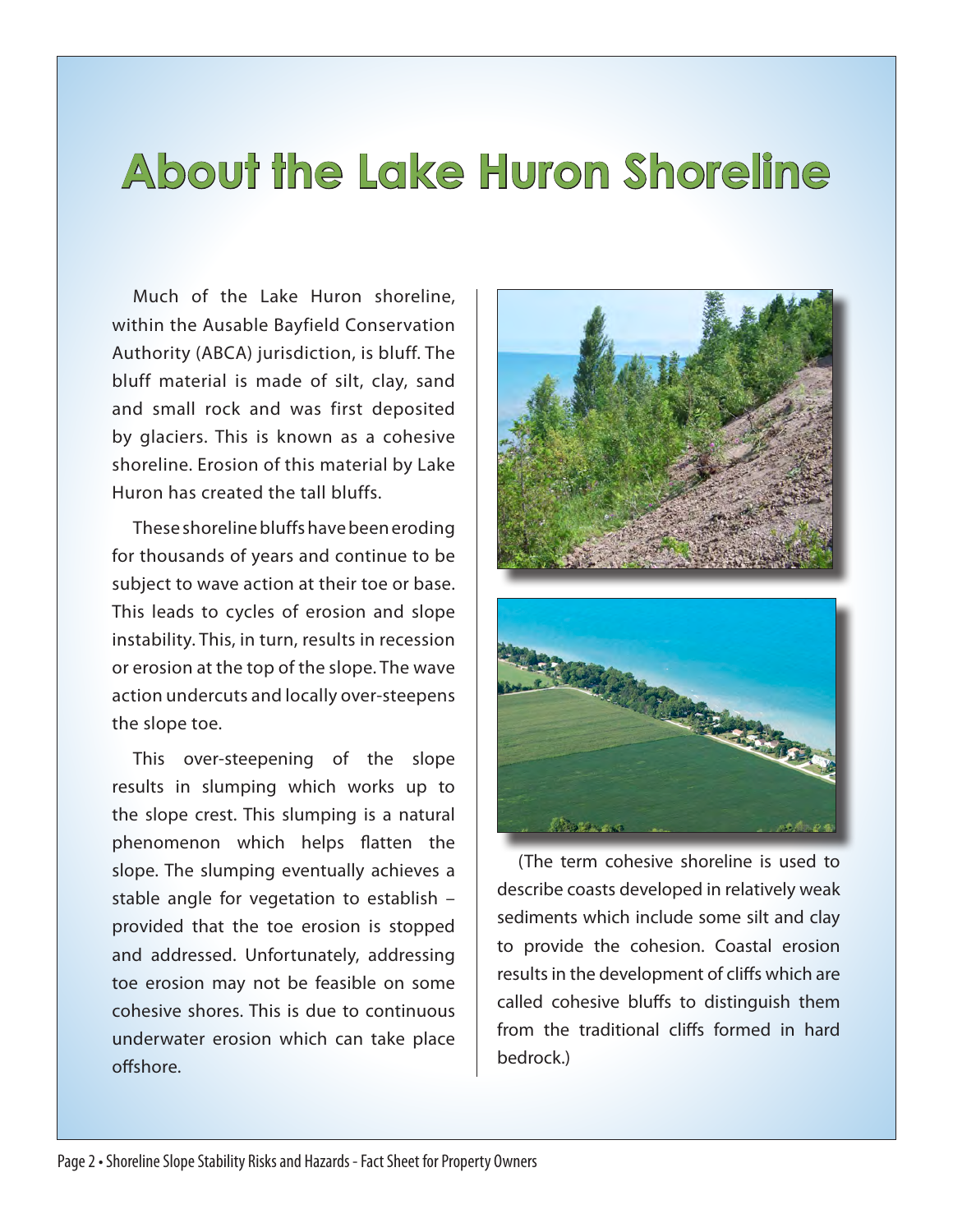## **Typical Signs of Slope Instability**

*There may be some or no signs of slope instability at all prior to a slope slide, depending on sitespecific conditions. However, here are typical slope instability signs:* 

### **Bare slope areas (no vegetation)**

- Lack or loss of vegetation is a typical sign of over-steepened slope. Vegetation establishment is relatively difficult on steep slopes (generally steeper than 2 horizontal to 1 vertical).
- A recent formation of bare area or loss of vegetation on a slope may indicate a slump, soil erosion or formation of an over-steepening zone.

#### **Bent Trees**

Bent and bowed trees may be due to slope soil creep, however, it may also be due to initial root development and twisting or bowing growth in response to reaching for sunlight.

### **Tension cracks**

- A tension crack formation close to the top of slope may indicate a pending slope failure.
- A tension crack is a void that generally runs parallel to the slope face. It can significantly affect the future stability of the slope because a crack filled with water reduces the stability due to the hydrostatic pressure.
- Ice formation within the crack during sub-zero temperature expands and loosens the slope soil in the vicinity.

#### **Irregular Slope Surfaces, Slumps, Scarps, Bumps, Bulges**

- A presence of irregular slope surfaces such as slumps, scarps, bumps, bulges, etc. generally indicates a soil movement.
- Slumps and scarps result in an over-steepened (even near vertical) and bare zone at the 'head' or 'crown' where the sliding mass has separated from the slope.
- A slump or slide may also result in tension cracks above the slide.

#### **Other Indicators**

Other slope instability indicators include:

• Displaced posts/fences, poles, monuments, guardrails, broken/displaced retaining walls, and stairs.









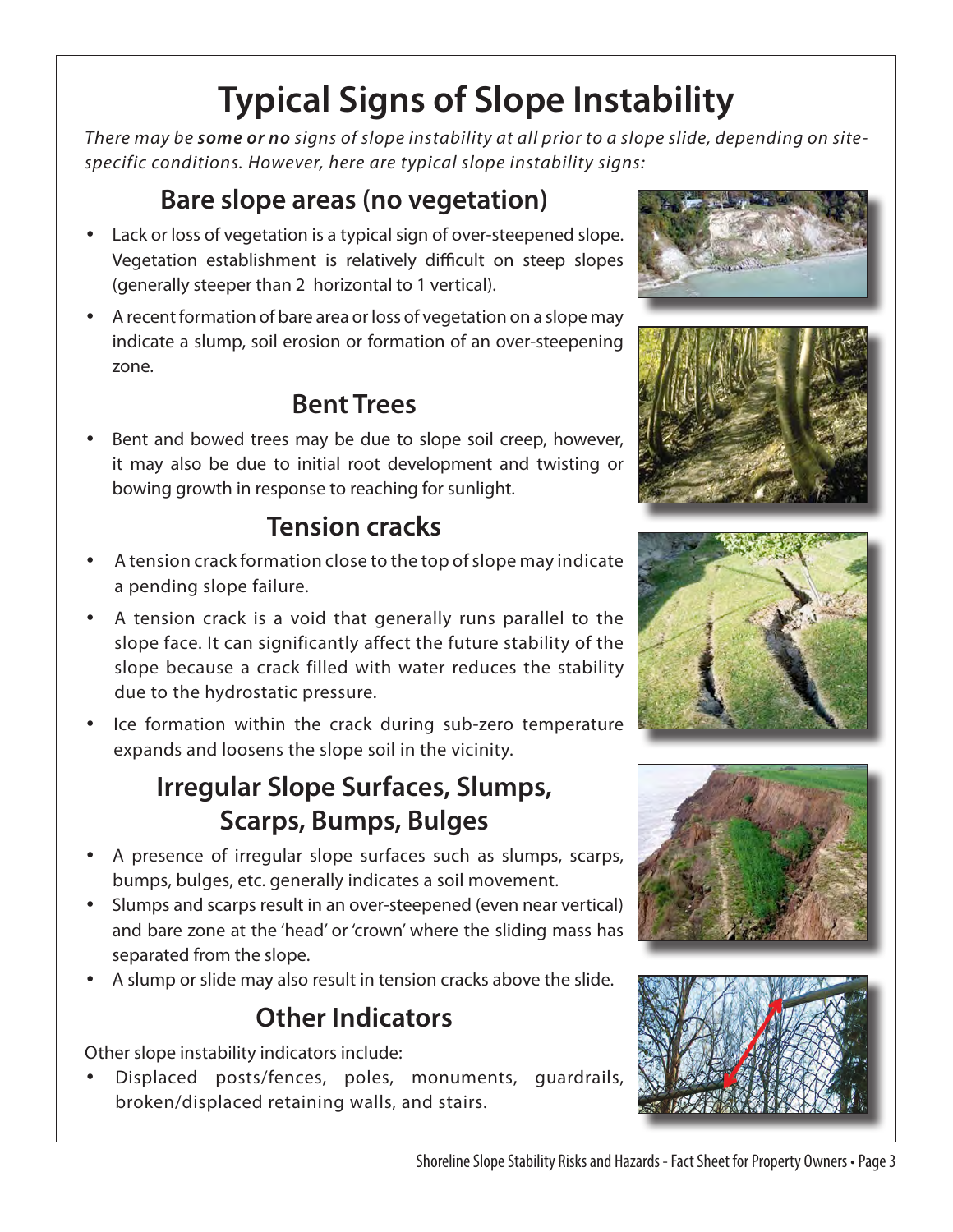### **Recommended Management Practices DOs and DON'Ts along the Shoreline**

*Here are recommended management practices for properties located along the shoreline bluff:*

## **Do:**

• Any observation of severe slope instability should immediately be brought to the attention of the local municipality and conservation authority. A safety fence should be installed and maintained near the slope crest in the areas of slope failures, over-steepened and near vertical scarps to keep occupants/people away until the condition has been assessed by a qualified engineer.



- Property use should be conducted in a manner which does not result in surface erosion of the slope. In particular, site grading and drainage should prevent direct concentrated or channelized surface runoff from flowing directly over the slope. Water drainage from downspouts, sumps, swimming pools, road drainage, and the like, should not be permitted to flow over the slope. Minor sheet flow may be acceptable. If water is collected at the slope crest, it should be safely discharged to the bottom of the slope by suitable piping.
- Consult with ABCA prior to removing vegetation on the slope.
- Maintain the lake bank in a natural state with native plants and vegetation.
- Maintain tiled or piped drainage systems in proper working condition to help prevent surface erosion and/or seeps on the lake bank.
- Monitor the condition of the bank regularly for signs of erosion and instability.
- Leave root systems intact in circumstances where tree removal is necessary.
- Undertake maintenance activities by hand where possible and avoid disruption of the lake bank with machinery or heavier equipment.
- All approvals and permits must be secured from ABCA prior to any site alteration.

## **Don't:**

- In order to promote vegetation growth on the slope face, yard and other waste must not be discarded over the slope.
- The configuration of the slope should not be altered without prior consultation with a professional geotechnical engineer and approval from the local conservation authority.
- Do not remove trees unless removal is warranted and approved by authorities.
- On cohesive shores, the long-term stabilization of a bluff/slope with shoreline protection works, may not be practical due to erosion occurring underwater offshore. The ABCA, a professional geotechnical engineer, and a qualified professional coastal engineer should be consulted to determine the site-specific issues for the feasibility of any proposed coastal protection works.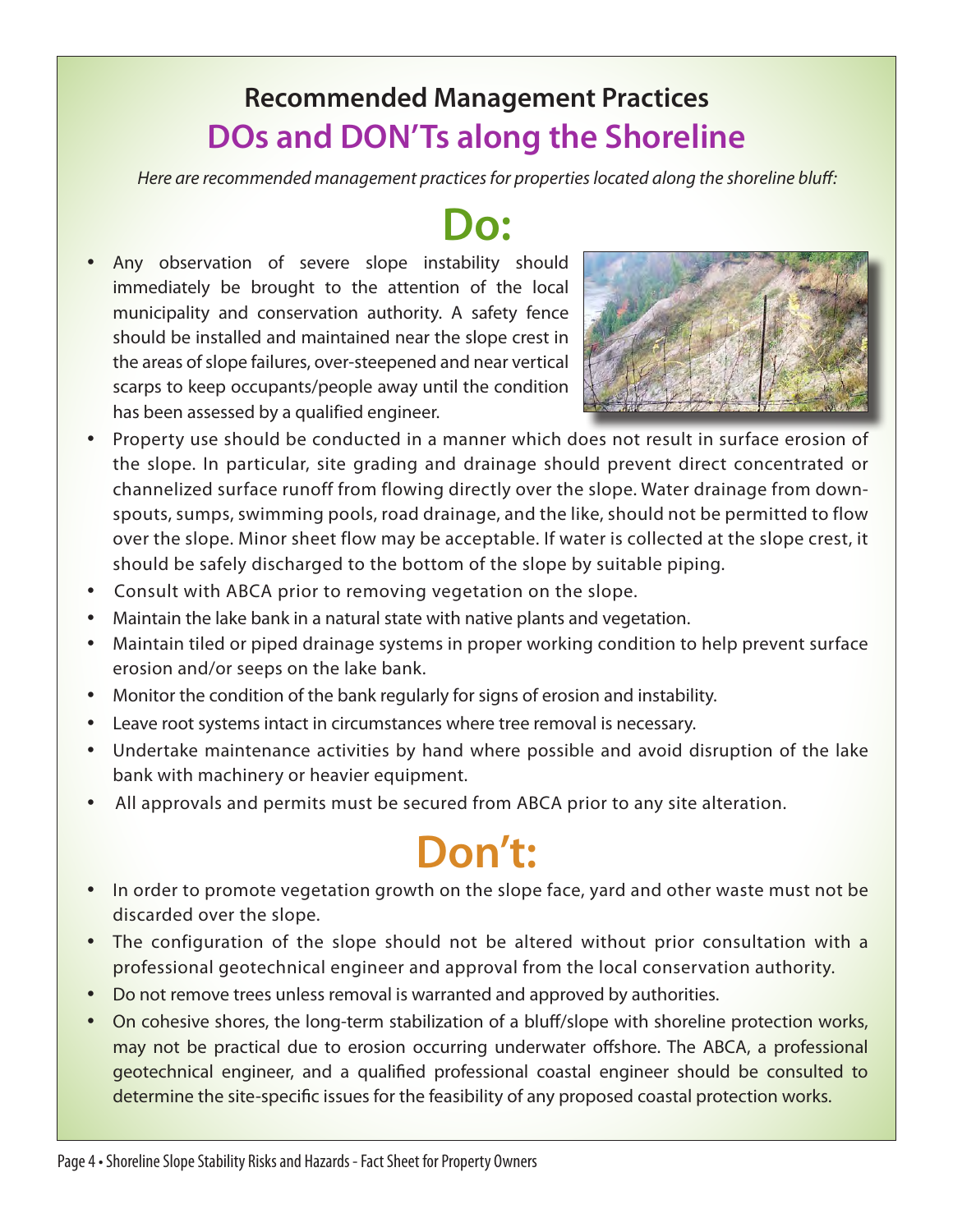## **Erosion Hazard Limit and New Development**

New developments are generally directed to be outside of the Erosion Hazard Limit to avoid the risks associated with slope instability and erosion hazards.

The Erosion Hazard Limit is established based on Stable Slope Allowance, Average Annual Recession, and Erosion Allowance as described below:



IMAGE SOURCE: Ontario Ministry of Natural Resources and Forestry

• **1. Stable Slope Allowance (Stable Slope Inclination Setback)** is a horizontal allowance measured landward from the toe of the shoreline cliff, bluff, or bank. It is:

• a) Dependent on slope soil types, soil strengths, and groundwater conditions

• b) Assumed to be three times the height of cliff/bluff in absence of site-specific study, or, is determined by a detailed site investigation (boreholes) and analysis (typically minimum Factor of Safety of 1.5 required)

#### • **2. Average Annual Recession**

The average annual recession rate is an average rate of erosion of the shoreline per year for a site where there is at least 35 years of reliable recession information available.

#### • **3. Erosion Allowance**

• Where there is no reliable recession information, the Province of Ontario suggests a setback distance to allow for 30-metre erosion allowance along the Great Lakes.

**NOTE:** The Ausable Bayfield Conservation Authority has calculated the Erosion Hazard Limit for areas along the Lake Huron Shoreline within the ABCA jurisdiction and documented this in its Shoreline Management Plan (SMP). Contact ABCA to obtain further information for your area.

#### **Access Allowance:**

In addition, there may be a requirement for an access allowance to allow for safe access around structures during initial construction and long-term maintenance of shoreline slope, property and structures. Typically 6 metres is required.